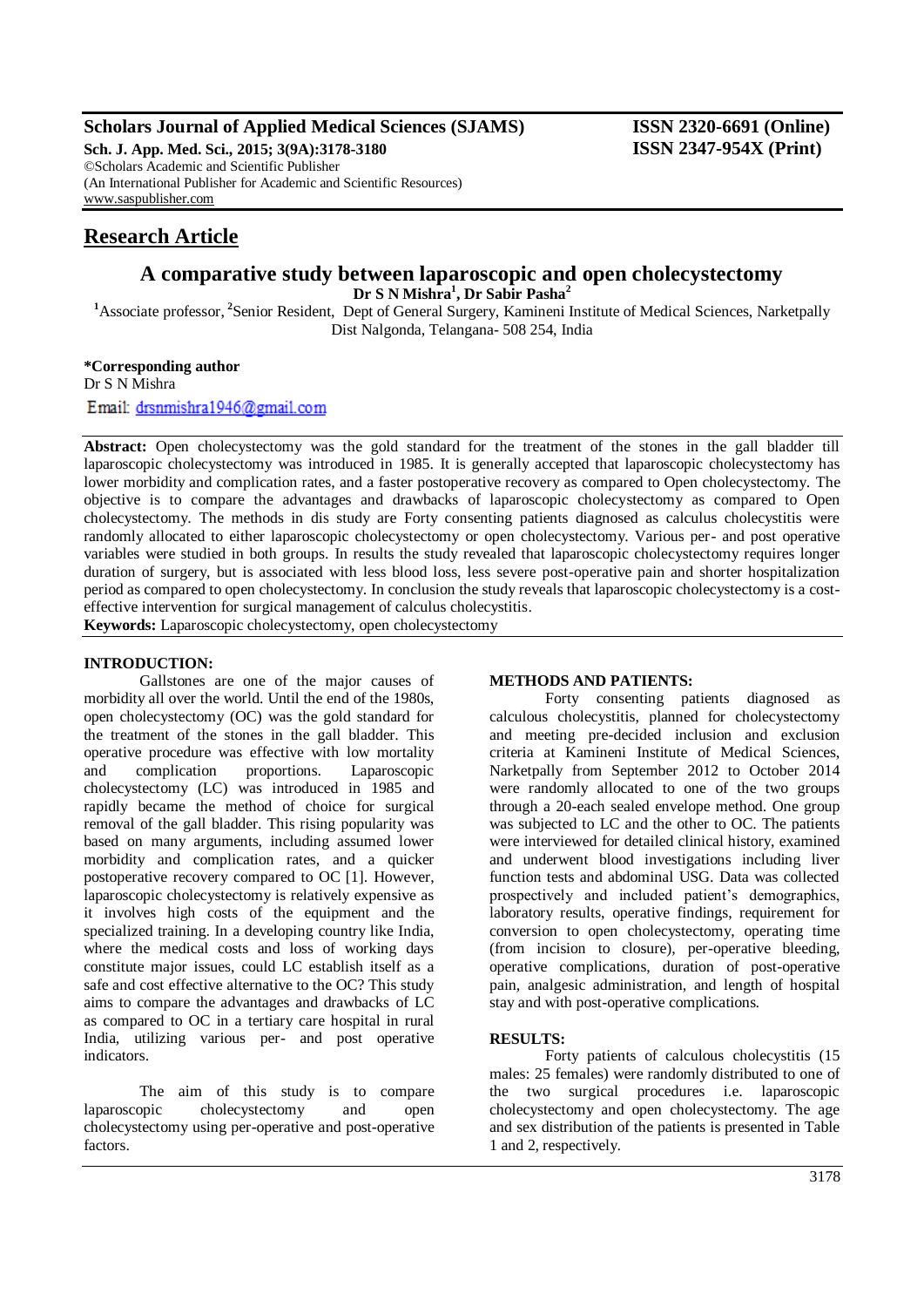Per-operative variables i.e. duration of surgery and blood loss were evaluated for each patient and have been tabulated in Table 3. The median duration of operative procedure for significantly longer for LC (median 105 minutes: range 45–160) as compared to OC (median 70 minutes: range 40-135), and the difference was statistically significant ( $p < 0.05$ ). However, blood loss was significantly more for OC as compared to LC ( $p < 0.05$ ).

Comparison of Post-operative factors between LC and OC are depicted in Table 4. It is seen that postoperative pain was not only more severe, but also of longer duration among those who underwent OC, requiring frequent and longer analgesics postoperatively. Similarly patients who underwent OC took longer to recover (late return of bowel sounds) thus necessitating longer period of hospitalization. However, the complication rate was slightly higher with LC as compared with OC. In addition, two patients who were planned for LC had to under OC, giving a conversion rate of 10%.

#### **Table-1: Age distribution of Study Patients**

| Age in<br>Years | Laparoscopic    | Open            |  |
|-----------------|-----------------|-----------------|--|
|                 | cholecystectomy | cholecystectomy |  |
|                 | $n=20(%)$       | $n=20$          |  |
| < 30            | 01(5%)          | 01(5%)          |  |
| $31 - 40$       | $10(50\%)$      | 05(25%)         |  |
| $41 - 50$       | 06 (30%)        | 06 (30%)        |  |
| $51-60$         | 03 (15%)        | 06 (30%)        |  |
| 61-70           |                 | $02(10\%)$      |  |

#### **Table-2: Distribution of Study Patients as per Gender**

| <u>u viima</u> |                    |                   |  |  |  |
|----------------|--------------------|-------------------|--|--|--|
| Gender         | Laparoscopic       | Open              |  |  |  |
|                | cholecystectomy    | cholecystectomy   |  |  |  |
|                | $n=20\frac{\%}{2}$ | $n=20\frac{6}{6}$ |  |  |  |
| Male           | 5(25%)             | $10(50\%)$        |  |  |  |
| Female         | 15(75%)            | $10(50\%)$        |  |  |  |
| Total          | 20(100%)           | 20(100%)          |  |  |  |

| Per-Operative             | Grouping   | laparoscopic cholecystectomy | Open cholecystectomy | P value |
|---------------------------|------------|------------------------------|----------------------|---------|
| Variable                  |            | $n=20(%$<br>$n=20(%$         |                      |         |
| Duration of Surgery (min) | $30 - 60$  | 2(10)                        | 9(45)                |         |
|                           | $61 - 90$  | 6(30)                        | 7(35)                | < 0.05  |
|                           | $91 - 120$ | 9(45)                        | 2(10)                |         |
|                           | >121       | 3(15)                        | 2(10)                |         |
| Blood loss during surgery | < 100      | 18(90)                       | 5(25)                |         |
| (ml)                      | >100       | 2(10)                        | 15(75)               | < 0.05  |

| Per-Operative             | Grouping              | Laparoscopic cholecystectomy | Open cholecystectomy |
|---------------------------|-----------------------|------------------------------|----------------------|
| Variable                  |                       | $n=20(%$                     | $n=20(%)$            |
|                           | Grade 1               | 7(35%)                       | 1(5%)                |
| Pain Score                | Grade 2               | 9(45%)                       | 11(55%)              |
| (VAS)                     | Grade 3               | 4(20%)                       | 7(35%)               |
|                           | Grade 4               |                              | 1(5%)                |
| Duration of pain(days)    | < 4                   | 17(85%)                      | 6(30%)               |
|                           | >4                    | 3(15%)                       | 13(65%)              |
| Duration of hospital stay | $1-3$                 | 9(45%)                       |                      |
| (days)                    | $4 - 6$               | $8(40\%)$                    | 9(45%)               |
|                           | >7                    | 3(15%)                       | 11(55%)              |
| Time taken to return of   | < 6                   | 02(10%)                      |                      |
| bowel sounds (hrs)        | $6 - 12$              | 18(90%)                      | $02(10\%)$           |
|                           | $12 - 24$             | $\overline{\phantom{a}}$     | 16(80%)              |
|                           | $24 - 36$             | $\overline{\phantom{a}}$     | 02(10%)              |
| Time to resumptions of    | < 6                   | 02(10%)                      |                      |
| Oral feeds                | $6 - 12$              | $10(50\%)$                   | 02(10%)              |
|                           | $12 - 24$             | 08(40%)                      | 14(70%)              |
|                           | $24 - 36$             |                              | 04(20%)              |
|                           | <b>Bile leak</b>      |                              | $2(10\%)$            |
|                           | Stone spillage        | 3(15%)                       | 1(5%)                |
| Complications             | CBD injury            | 2(10%)                       | $\overline{a}$       |
|                           | Adjacent organ injury | 1(5%)                        | 1(5%)                |
|                           | Conversion            | 2(10%)                       |                      |
|                           | Wound Infection       | 2(10%)                       | 5(25%)               |

#### **Table-4: Comparison of Post-Operative Variables between Two Groups**